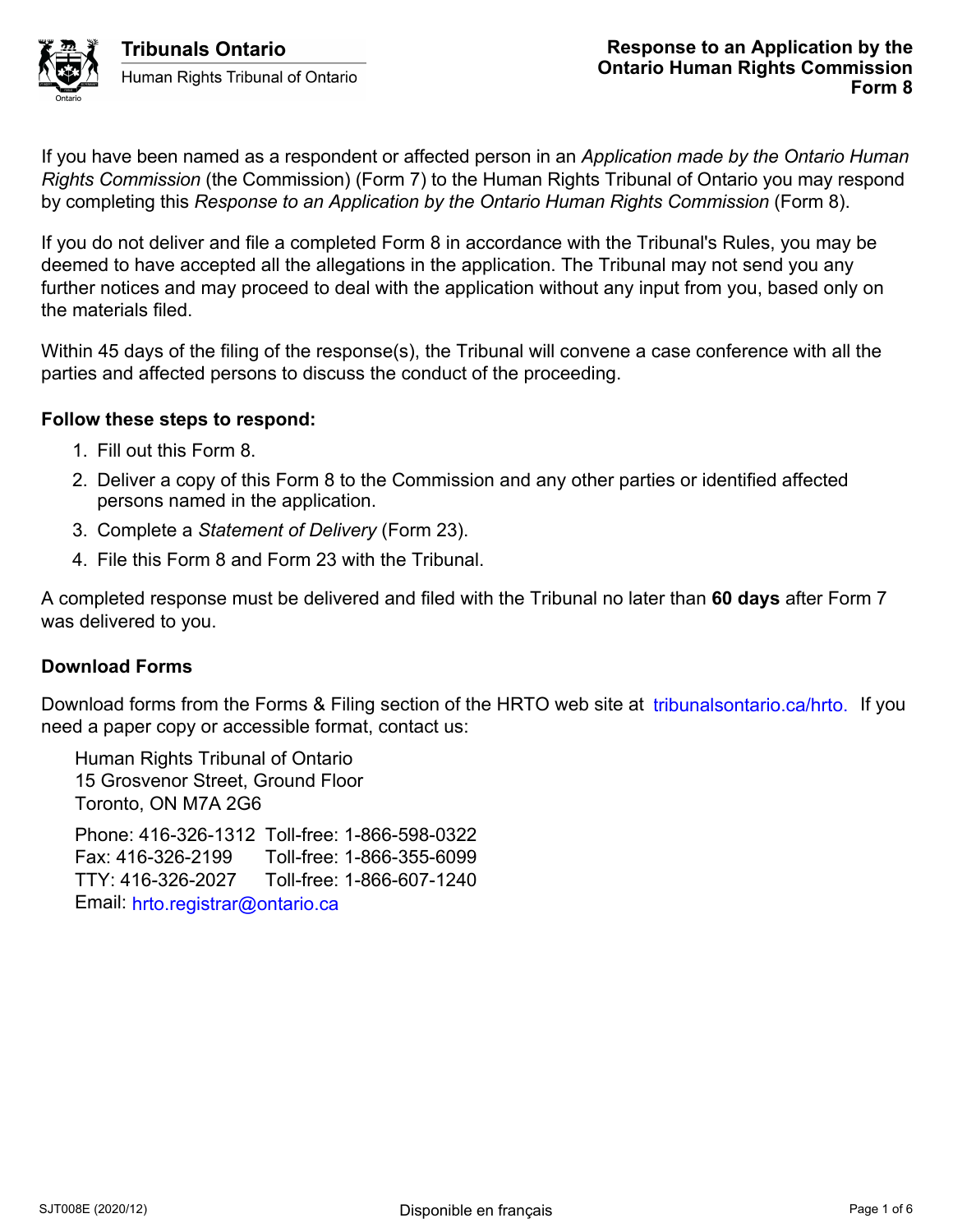

Tribunals Ontario Human Rights Tribunal of Ontario

**Note:** Complete all parts of this form, using the **Respondent's Guide** for help. If your form is not complete, the Tribunal may return it to you without accepting it. If you are filling this out on paper, please print and ensure that the information you provide is legible. At the end of this form, you will be required to read and agree to a declaration that the information in your response is complete and accurate (if you are a lawyer or legal representative assisting a respondent with this Form 8, please see the **Practice Direction On Electronic Filing By Licensed Representatives**).

Respondents must file a completed response form no later than **60 days** after the application Form 7 was delivered to them by the Commission.

Tribunal File Number:

## **Contact Information for the Respondent**

### **1. Respondent Contact Information – Organization**

Contact information for a responding organization, such as a corporation, association, or group. Please complete both this section and Section 3.

Full Name of Organization

|  | Type of organization: |
|--|-----------------------|
|  |                       |
|  |                       |

 $\Box$  Corporation

- $\Box$  Partnership
- $\Box$  Sole proprietorship
- $\Box$  Unincorporated business/organization
- $\Box$  Other (specify):

Name of the person within this organization who is authorized to negotiate and bind the organization with respect to this application:

| First (or Given) Name                                                                                                                                         |                    | Last (or Family) Name |          |             | Title |           |     |  |  |
|---------------------------------------------------------------------------------------------------------------------------------------------------------------|--------------------|-----------------------|----------|-------------|-------|-----------|-----|--|--|
| <b>Street Number</b>                                                                                                                                          | <b>Street Name</b> |                       |          |             |       | Apt/Suite |     |  |  |
| City/Town                                                                                                                                                     |                    |                       | Province | Postal Code | Email |           |     |  |  |
| Daytime Phone                                                                                                                                                 | Cell Phone         |                       |          | Fax         |       |           | TTY |  |  |
| What is the best way to send information to you?<br>Mail<br>Email<br>$($ )<br>(If you check email, you are consenting to the delivery of documents by email.) |                    |                       |          |             |       | Fax       |     |  |  |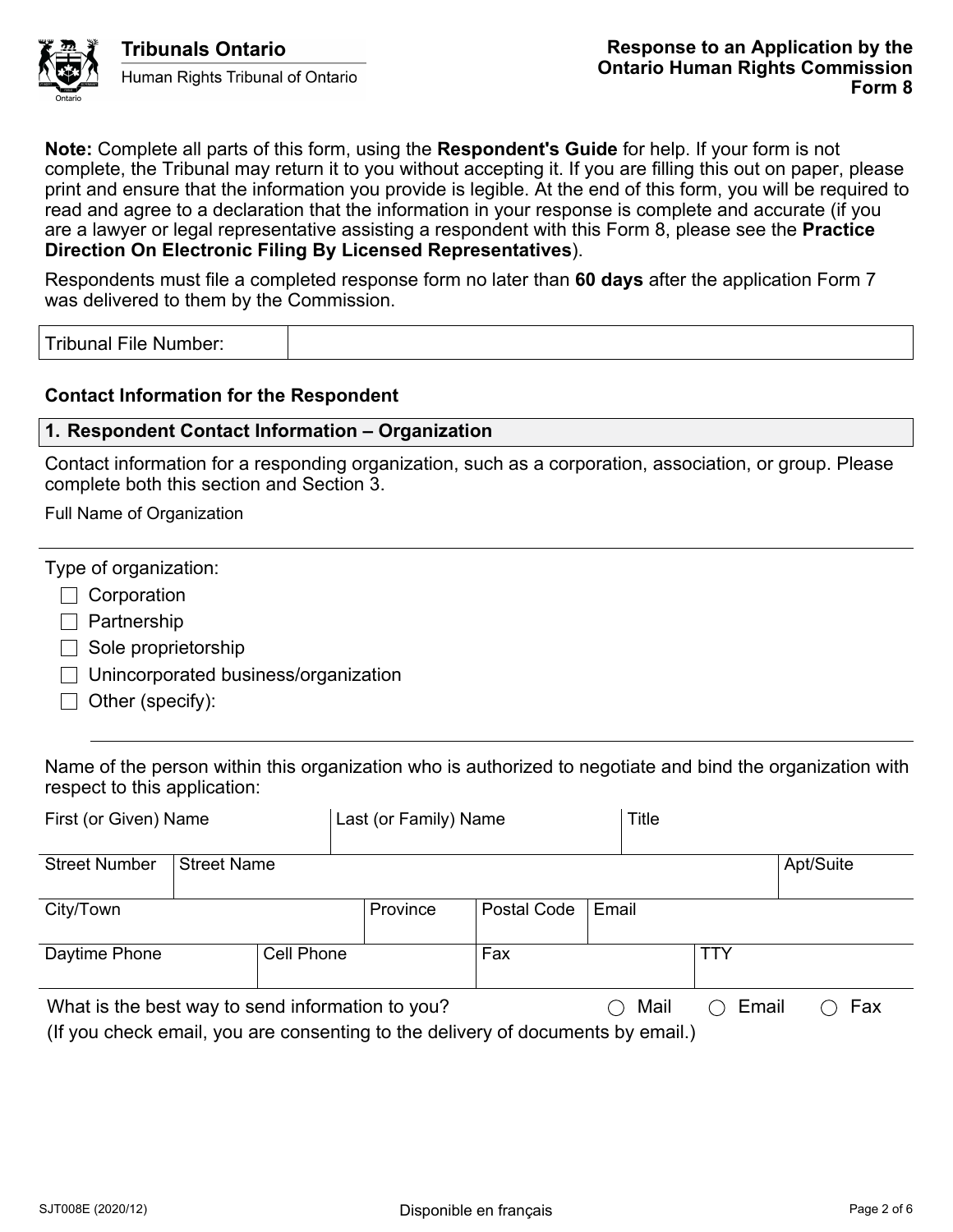

#### **2. Respondent Contact Information – Individual**

|            |  |  | If you have been named as an individual respondent, please complete this section and then go to |  |
|------------|--|--|-------------------------------------------------------------------------------------------------|--|
| Section 3. |  |  |                                                                                                 |  |

| First (or Given) Name                                                                                                             |                    |            |          | Last (or Family) Name |             |     |           |  |  |
|-----------------------------------------------------------------------------------------------------------------------------------|--------------------|------------|----------|-----------------------|-------------|-----|-----------|--|--|
| <b>Street Number</b>                                                                                                              | <b>Street Name</b> |            |          |                       |             |     | Apt/Suite |  |  |
| City/Town                                                                                                                         |                    |            | Province | Postal Code           | Email       |     |           |  |  |
| Daytime Phone                                                                                                                     |                    | Cell Phone |          | Fax                   |             | TTY |           |  |  |
| What is the best way to send information to you?<br>(If you check email you are consenting to the delivery of documents by email) |                    |            |          | Mail<br>$\rightarrow$ | Email<br>() |     | Fax       |  |  |

| (If you check email, you are consenting to the delivery of documents by email.) |  |
|---------------------------------------------------------------------------------|--|
|---------------------------------------------------------------------------------|--|

### **3. Representative Contact Information**

Complete this section only if you are authorizing a lawyer or other representative to act for you.

 $\Box$  I authorize the organization and/or person named below to represent me.

| First (or Given) Name                                                                                                                                                                         |                    |  |             | Last (or Family) Name |            |                          |           |  |
|-----------------------------------------------------------------------------------------------------------------------------------------------------------------------------------------------|--------------------|--|-------------|-----------------------|------------|--------------------------|-----------|--|
| Organization (if applicable)                                                                                                                                                                  |                    |  |             |                       |            | LSUC No. (if applicable) |           |  |
| <b>Street Number</b>                                                                                                                                                                          | <b>Street Name</b> |  |             |                       |            |                          | Apt/Suite |  |
| Province<br>City/Town                                                                                                                                                                         |                    |  | Postal Code | Email                 |            |                          |           |  |
| <b>Cell Phone</b><br>Daytime Phone                                                                                                                                                            |                    |  | Fax         |                       | <b>TTY</b> |                          |           |  |
| What is the best way to send information to your Representative?<br>Mail<br>Fax<br>Email<br>$\bar{ }$<br>(<br>(If you check email, you are consenting to the delivery of documents by email.) |                    |  |             |                       |            |                          |           |  |

## **Responding to the Allegations in the Application**

Please summarize the facts and defences that support your response to this application. See the **Respondent's Guide**. If you are submitting your response on paper and need more space, please add more pages. Number each page.

### **Please include as part of your response:**

- any submissions you make that the application is outside the Tribunal's jurisdiction;
- what allegations in the application you agree with;
- what allegations in the application you disagree with;
- any additional facts that you intend to rely on; and
- any defences that you intend to rely on.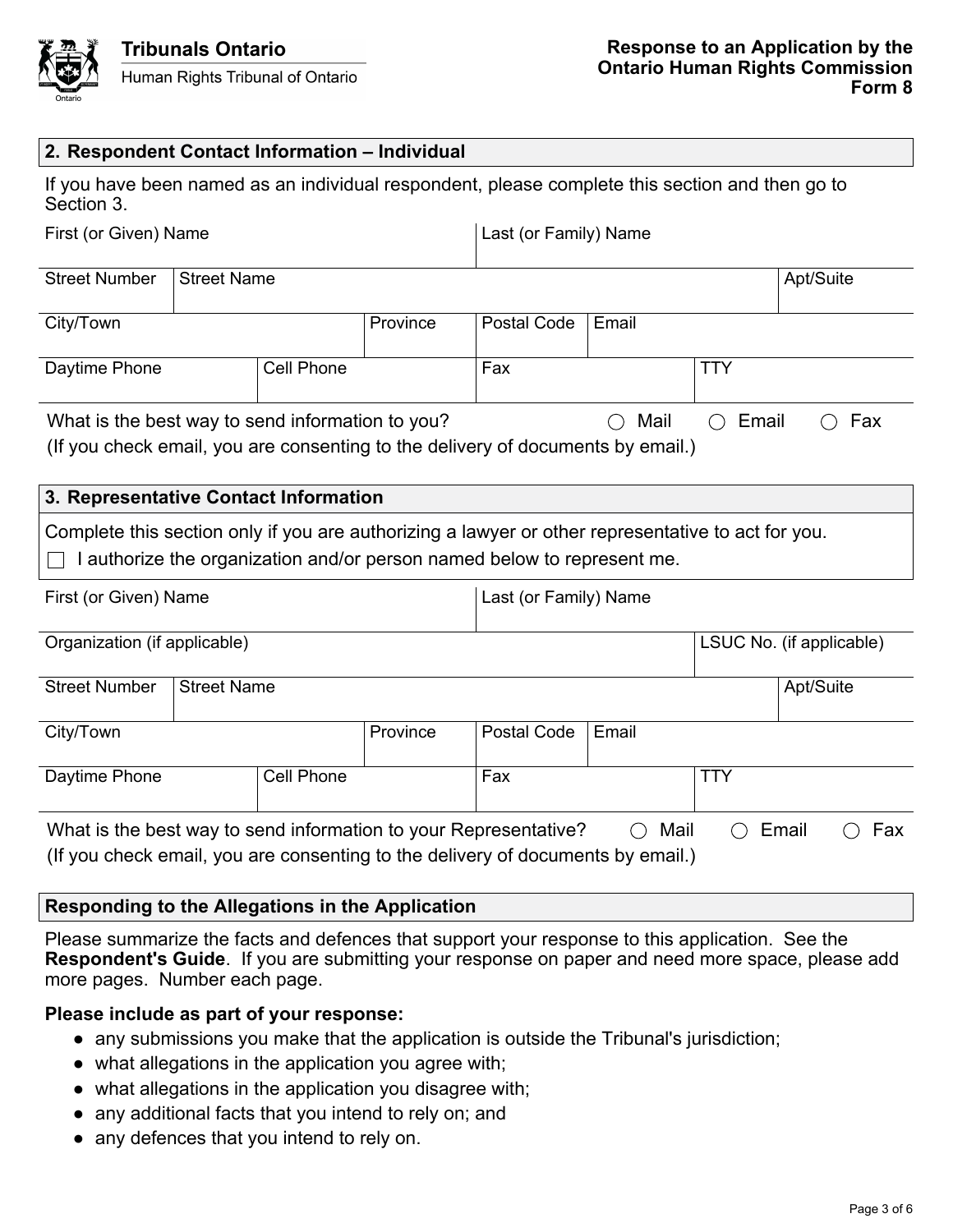

| 4. What is your position in respect to each of the issues and material facts set out in the |
|---------------------------------------------------------------------------------------------|
| <b>Commission application?</b>                                                              |

## **5. What are the material facts on which you intend to rely?**

## **6. What is your response to the remedies sought by the Commission?**

#### **Mediation**

## **7. Choosing mediation to resolve the application**

Mediation is one of the ways the Tribunal tries to resolve disputes. It is a less formal process than a hearing. Mediation can only happen if both parties agree to it. An Tribunal Member will be assigned to mediate the application. The Member will meet with you to talk about your response. The Member will also meet with the Commission and try to work out a solution that both sides can accept. If mediation does not settle all the issues, a hearing will still take place and a different Member will be assigned to the case. Mediation is confidential.

Do you agree to try mediation?  $\Box$  Yes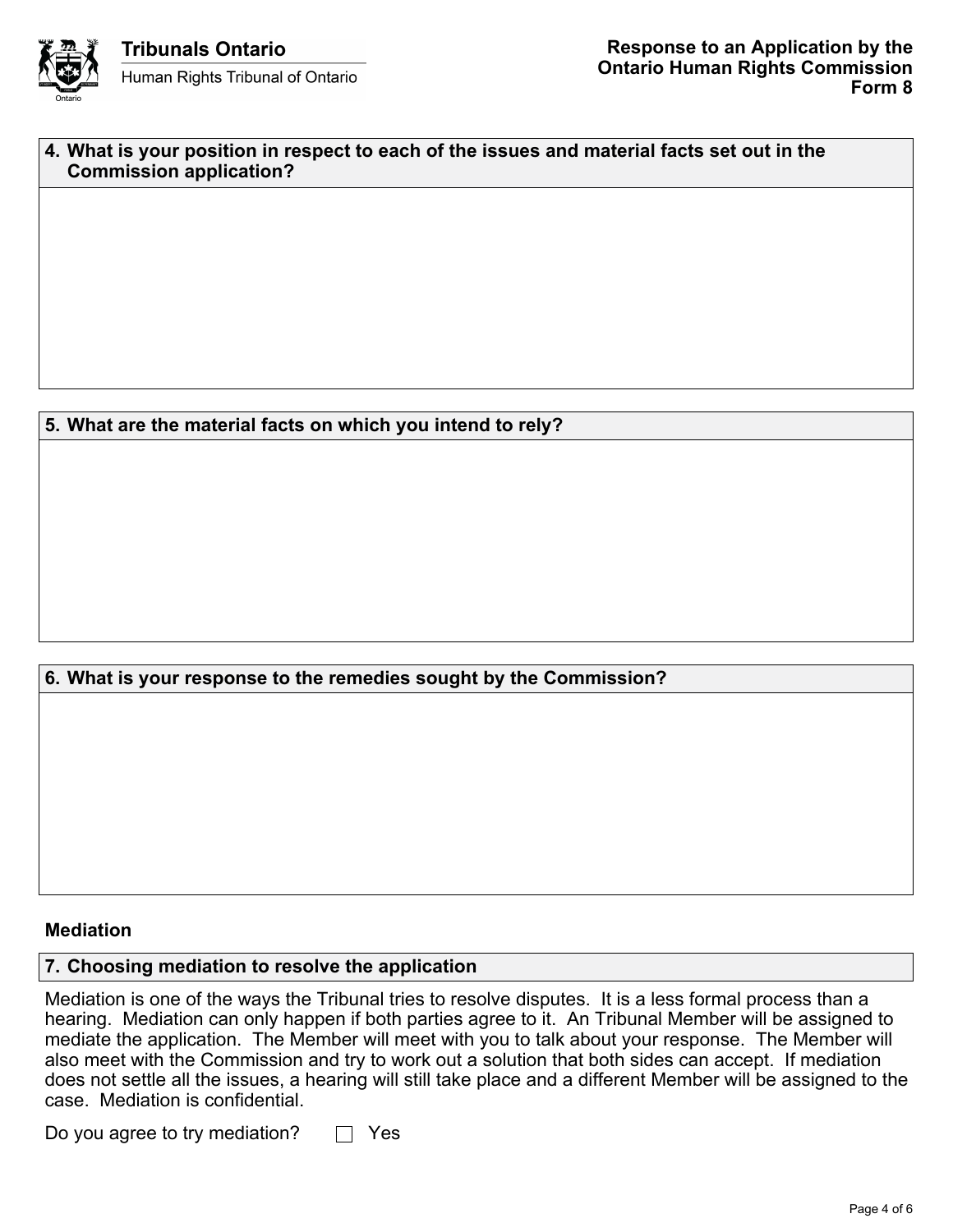

#### **Documents that support your response**

#### **8. Important documents you have**

If you have documents that are important to your response, list them here. List only the most important. Indicate whether the document is privileged. See the **Respondent's Guide**.

**Note: You are not required to send copies of your documents at this time. However, if you decide to attach copies of the documents you list below to your response, they will be sent to the other parties to the application along with your response.**

| <b>Document name</b> | Why the document is important to the response |
|----------------------|-----------------------------------------------|
|                      |                                               |
|                      |                                               |
|                      |                                               |
|                      |                                               |
|                      |                                               |

### **9. Important documents the Commission has**

If you believe the Commission has documents that are important to your response, that you do not have, list them here. List only the most important.

| <b>Document name</b> | Why the document is important to the response |
|----------------------|-----------------------------------------------|
|                      |                                               |
|                      |                                               |
|                      |                                               |
|                      |                                               |
|                      |                                               |